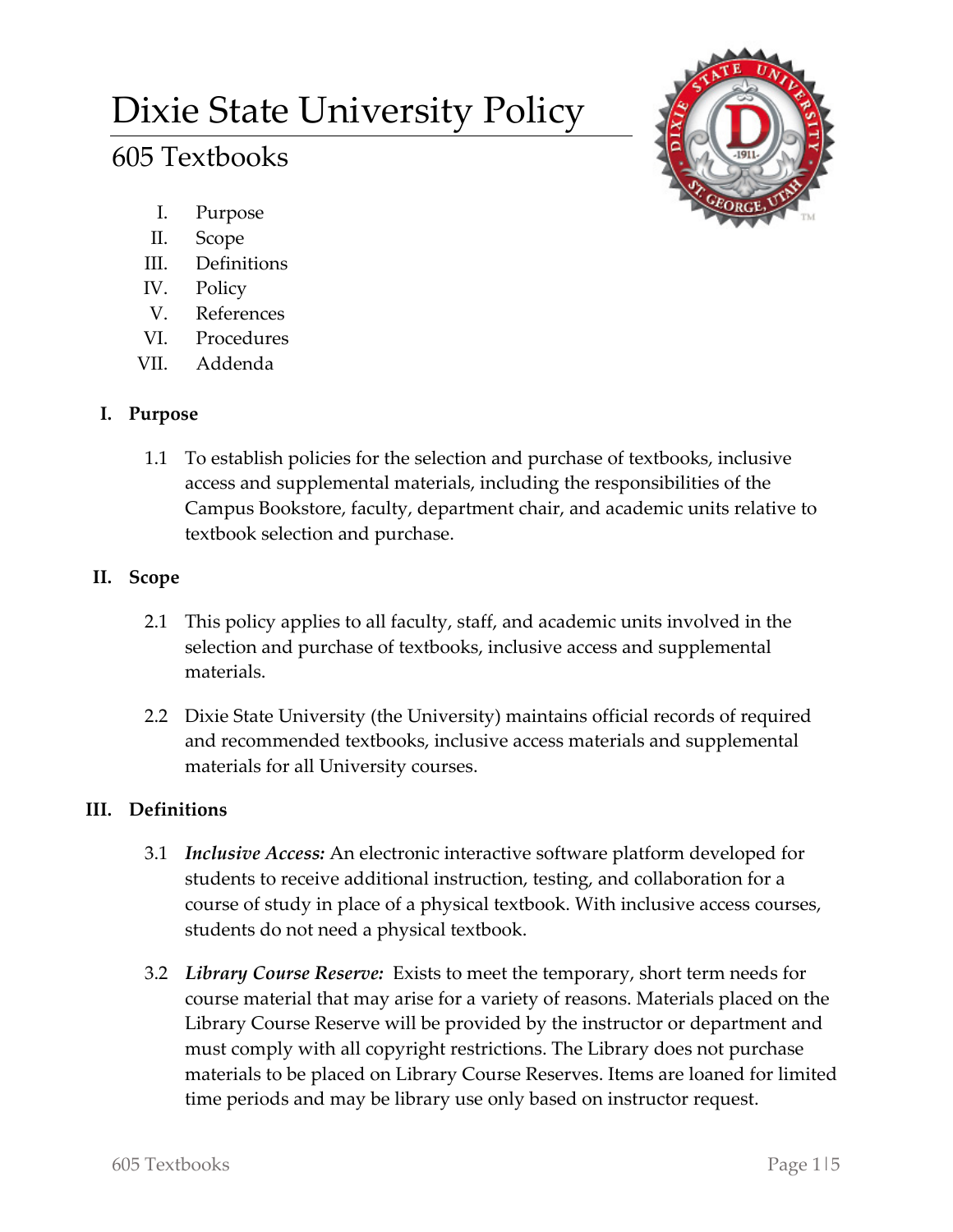- 3.3 *Supplemental Material***:** Materials used to teach a subject in addition to or supplementary to a textbook.
- 3.4 *Textbook:* A print or digital book used in the study of a subject.

### **IV. Policy**

- 4.1 Responsibilities of Campus Bookstore
	- 4.1.1 Maintain the list of required and recommended textbooks, supplemental materials, and inclusive access materials for all university courses, and make it available to students online prior to the time registration begins for each semester. This list should minimally include the title, author, edition, ISBN, and price of each item.
	- 4.1.2 In collaboration with the Campus Bookstore, the Office of Academic Affairs will establish deadlines each semester for faculty submission of textbooks and other course material adoption in order to allow dissemination of textbook information in a timely manner.
	- 4.1.3 Seek the lowest cost of required and recommended textbooks, inclusive access material, and supplemental materials.
	- 4.1.4 Provide lower-cost copies of adopted textbooks whenever possible, including used copies and/or electronic versions.
	- 4.1.5 Provide textbook rentals when feasible and when such rentals would reduce the cost for students.
	- 4.1.6 Provide textbook buyback services when appropriate and provide buyback information to students.
- 4.2 Responsibilities of Faculty Members
	- 4.2.1 If a faculty member requires a textbook, inclusive access material or supplemental material for a class, the course should include substantial use of the textbooks or other materials' content.
	- 4.2.2 Provide timely and accurate information regarding textbook, inclusive access material, or supplemental material adoption to the Campus Bookstore according to the established deadlines, including immediate notification of textbook selection and adoption for classes added after semester registration begins.
	- 4.2.3 Be aware of the price of the textbook(s) and other materials selected.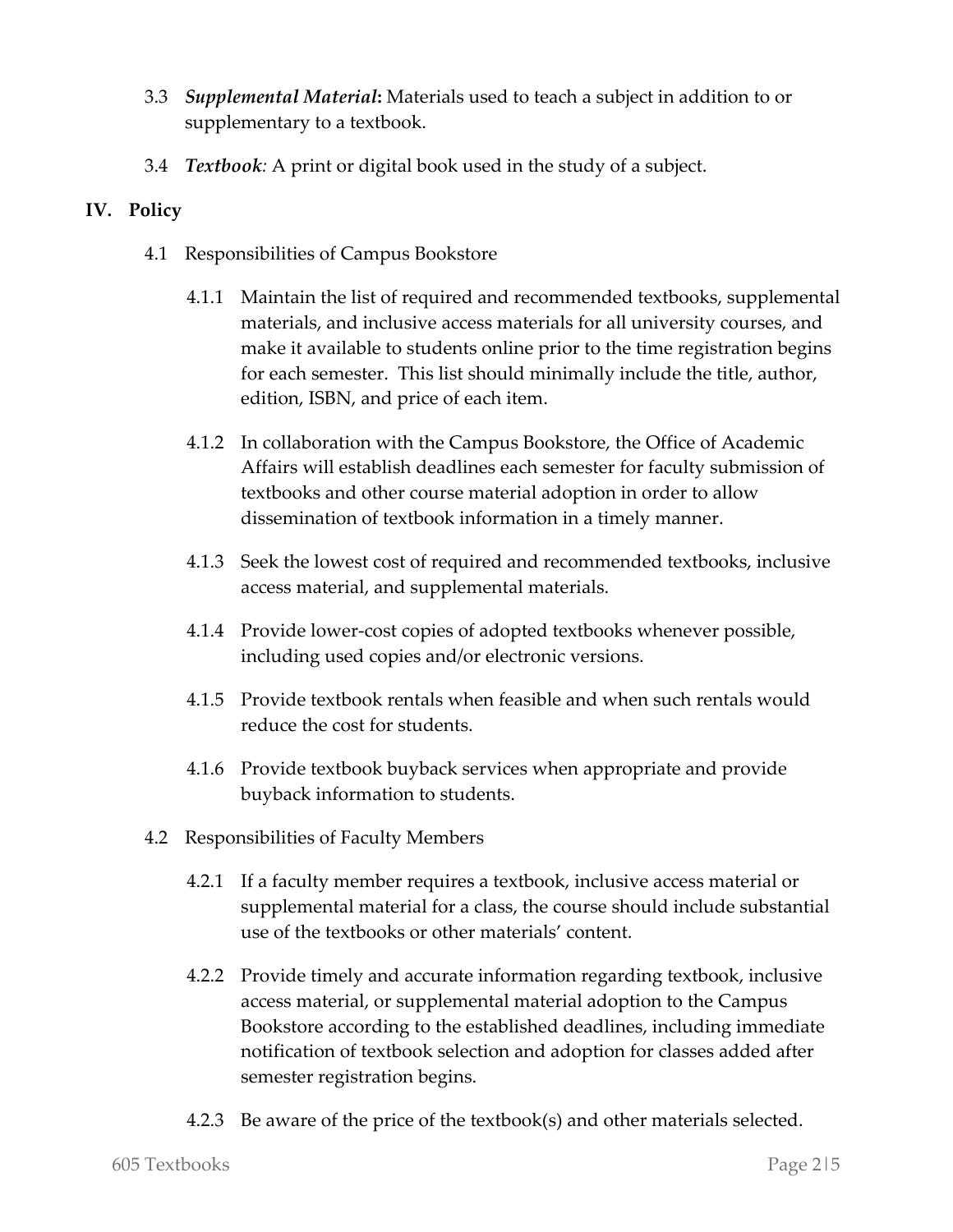- 4.2.4 Include in course syllabi the publication information of required and recommended textbooks, inclusive access material, and supplemental material including author, title, edition, publication date, price, and whether the item is required or recommended, as listed on the Campus Bookstore website.
- 4.2.5 Consider the substance of content changes between editions and retain older editions when appropriate.
- 4.2.6 Investigate lower-cost options to traditional textbooks as appropriate, including open source, copyright free, online, and unbundled materials.
- 4.2.7 Place a copy of each required and recommended textbook on the University Library course reserve whenever possible in order to increase access to students who cannot afford to purchase the textbook or cannot purchase the textbook at the beginning of the semester, and/or in case there are no immediately available copies.
- 4.3 Responsibilities of Department Chairs
	- 4.3.1 Ensure that the instructor of any course added to the class schedule after the registration period begins informs the Campus Bookstore of required and recommended materials as soon as possible.
	- 4.3.2 Place a copy of each required and recommended textbook on the University Library Course Reserve whenever possible in order to increase access to students who cannot afford to purchase the textbook or cannot purchase the textbook at the beginning of the semester, and/or in cases where there are no immediately available copies.
- 4.4 Responsibilities of Academic Departments
	- 4.4.1 Faculty members in departments and other academic units shall work collaboratively to ensure the use of appropriate textbooks, inclusive access material and supplemental materials with the following considerations:
		- 4.4.1.1 Coordination of textbooks in similar or sequential courses.
		- 4.4.1.2 Common textbooks should be adopted where possible for all sections of the same course.
		- 4.4.1.3 Older textbook editions should be selected when substantial content changes are not present in new editions.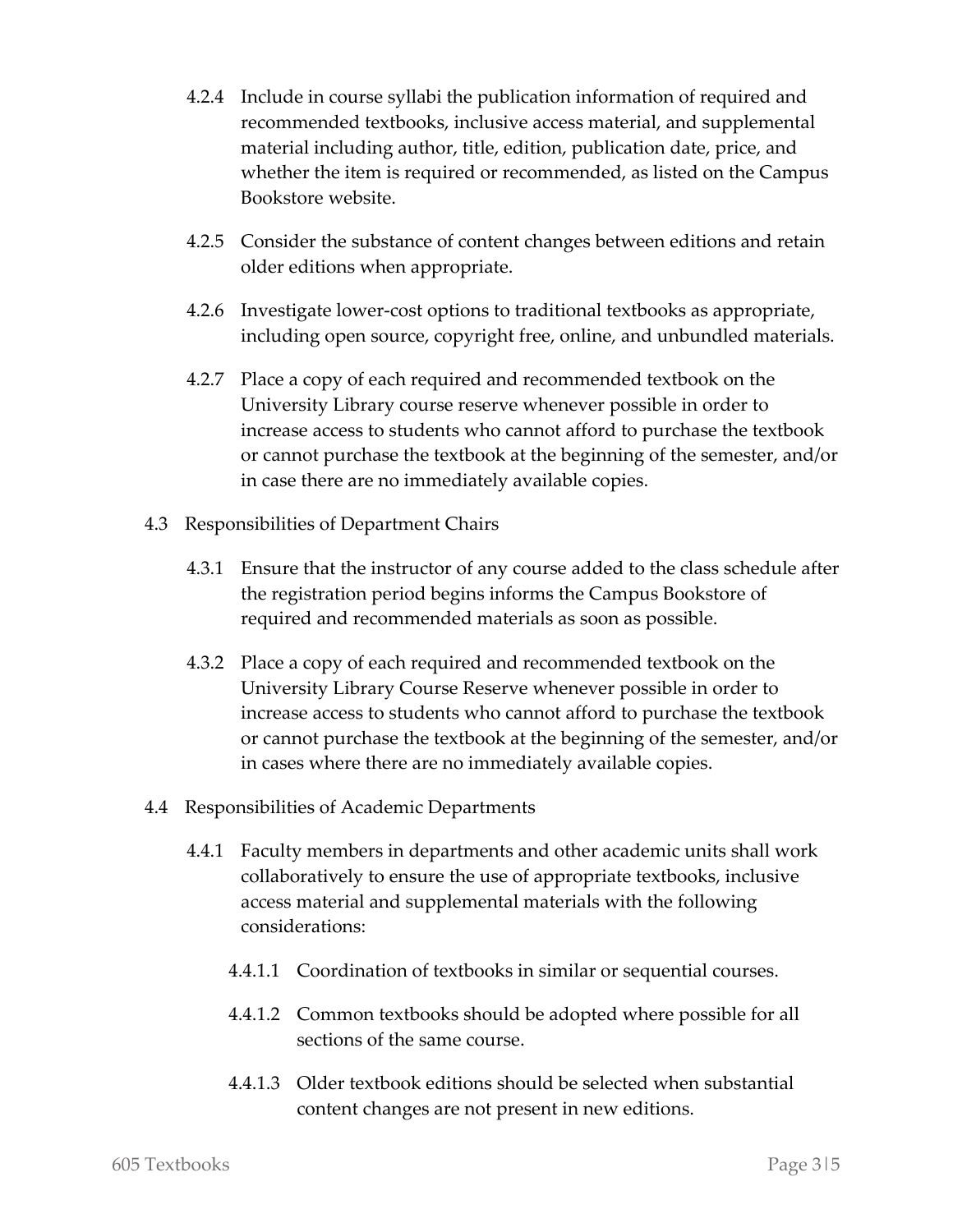- 4.4.1.4 Lower-cost options to traditional textbooks should be adopted as appropriate when available, including open source, open access / openly accessible, copyright free, and/or unbundled materials.
- 4.5 Conflict of Interest
	- 4.5.1 Faculty members who use their own intellectual property in a course are under specific restrictions as follows:
		- 4.5.1.1 Before a faculty member receives royalties, remuneration, payment, or other compensation resulting from the creation and/or adoption of self-authored textbook, inclusive access materials, supplemental materials or other course materials, the decision to adopt those items for class use must be evaluated by at least two (2) other faculty members who have familiarity with the course content and have been approved by the department chair and academic dean who oversee the faculty.
		- 4.5.1.2 The evaluating faculty members will consider the appropriateness of the items to the specific course, materials adopted in similar courses at the University and at other institutions, and the cost to students in comparison with other available materials.
		- 4.5.1.3 The faculty member will place a copy of self-authored textbook, supplemental materials, or other course material on the University Library course reserve whenever possible to increase access to students.
			- 4.5.1.3.1 Material may be presented to the University Library in the form of a digital book, or hard copy. However, if the digital textbook is not Open Educational Resource (OER) or Creative Commons licensed it would be a copyright violation for the Library to make the content publicly available.
		- 4.5.1.4 Faculty will disclose on course syllabi their authorship, coauthorship, or any form of contribution, to the required material.
			- 4.5.1.4.1 Faculty will provide written statements of approval from the department chair, dean, and the two (2) evaluating faculty members. These individuals should be proficient in the topic which the material covers.